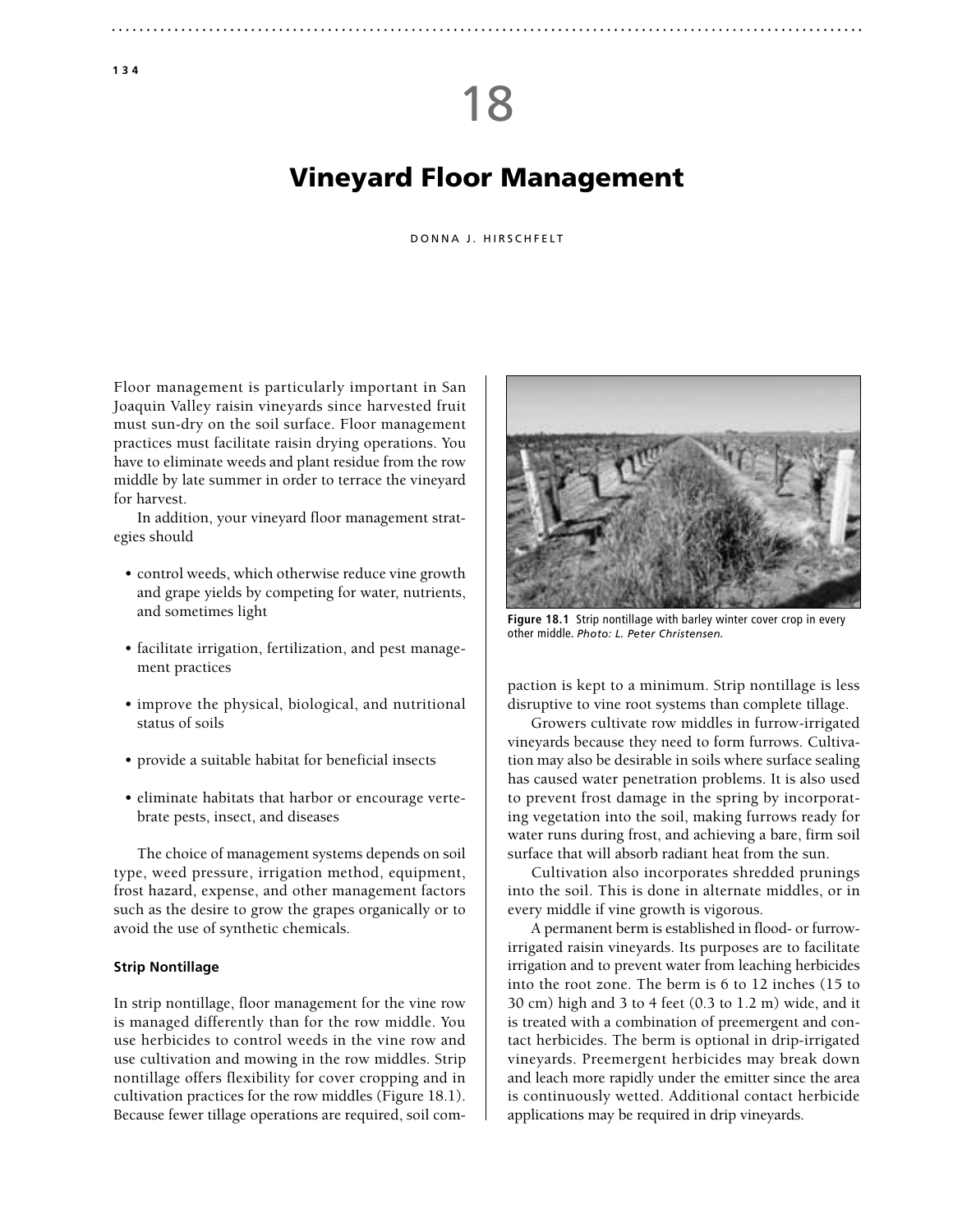## **Complete Tillage**

With complete tillage, growers use little or no herbicide. Weeds in the vine row are controlled with a French plow or spring-hoe weeder in late winter or early spring. The furrow in the vine row is often left open or filled with water for frost protection. Soil and weeds around the trunk and stake area usually are removed by hand with a shovel or a hoe. After budbreak and before shoot growth interferes (late April to early May), the soil is thrown back into the row to form a berm, covering the emerging summer annual weeds. Some mechanical cultivation may be needed to control summer weeds on the berm (Figure 18.2), especially if rainfall re-wets the new berm and stimulates seed germination.

The row middles are cultivated with standard disks and harrows as needed. This method requires a lot of equipment input, but it is the only alternative for organic vineyards or for growers who wish to avoid using herbicides.

Increased cultivation may have undesirable effects. Cultivation damages soil structure, especially if done while the soil is too wet. While cultivation may be necessary to form irrigation furrows, break up a sealed soil crust, and improve water penetration, eventually repeated cultivations reduce soil porosity and water infiltration.

Cultivation may also have an impact on pest management practices. An increase in dust may encourage spider mite problems in the vineyard. Cultivation may also bury grape cluster mummies, which can harbor bunch rot disease and omnivorous leafroller.

#### **Complete Nontillage**

In complete nontillage there is no soil cultivation, and weeds are controlled exclusively with herbicides. This system can be used in wine and table grapes, but is not suitable for raisin vineyards, except those intended for DOV (Figure 18.3).

# **Cover Crops**

Cover crops are commonly grown in raisin vineyards. There are many reasons to grow cover crops. They can improve soil structure and tilth, reduce soil compaction, improve water penetration, and improve the soil environment for root growth. Cover crops may also play a role in vineyard pest management. Their contribution to soil fertility and vine nutrition is the best documented and most common reason cover crops are grown. However, there are costs and risks to growing cover crops, and it is important that growers evaluate these along with the benefits. Growers must ensure that their cover crop management practices will be compatible with quality raisin production.



**Figure 18.2** Complete tillage by cultivation with spring teeth in row middles and spring blades in vine rows during summer. *Photo: L. Peter Christensen.*



**Figure 18.3** Complete nontillage in an open-gable trellised DOV vineyard. *Photo: L. Peter Christensen.*

Three different types of cover crop systems are used in vineyards throughout California: winter annual, summer annual, and perennial. Obviously, perennial cover crops cannot be used in raisin vineyards where the raisins are sun-dried on the vineyard floor. The use of summer annual cover crops is also very limited since row middles must be free of trash and plant residue by the beginning of August. Only winter annual cover crops play a significant role in raisin vineyard management. Recommended cover crops and their seeding rates are listed in Table 18.1.

## **Green Manure Cover Crops**

In raisin vineyards, winter annuals are most often grown as green manures, and are planted during the fall from September to early December. They consist of annual grasses, legumes, a few other broadleaf plants, and mixtures of these. The cover crops germinate within several weeks with adequate soil moisture and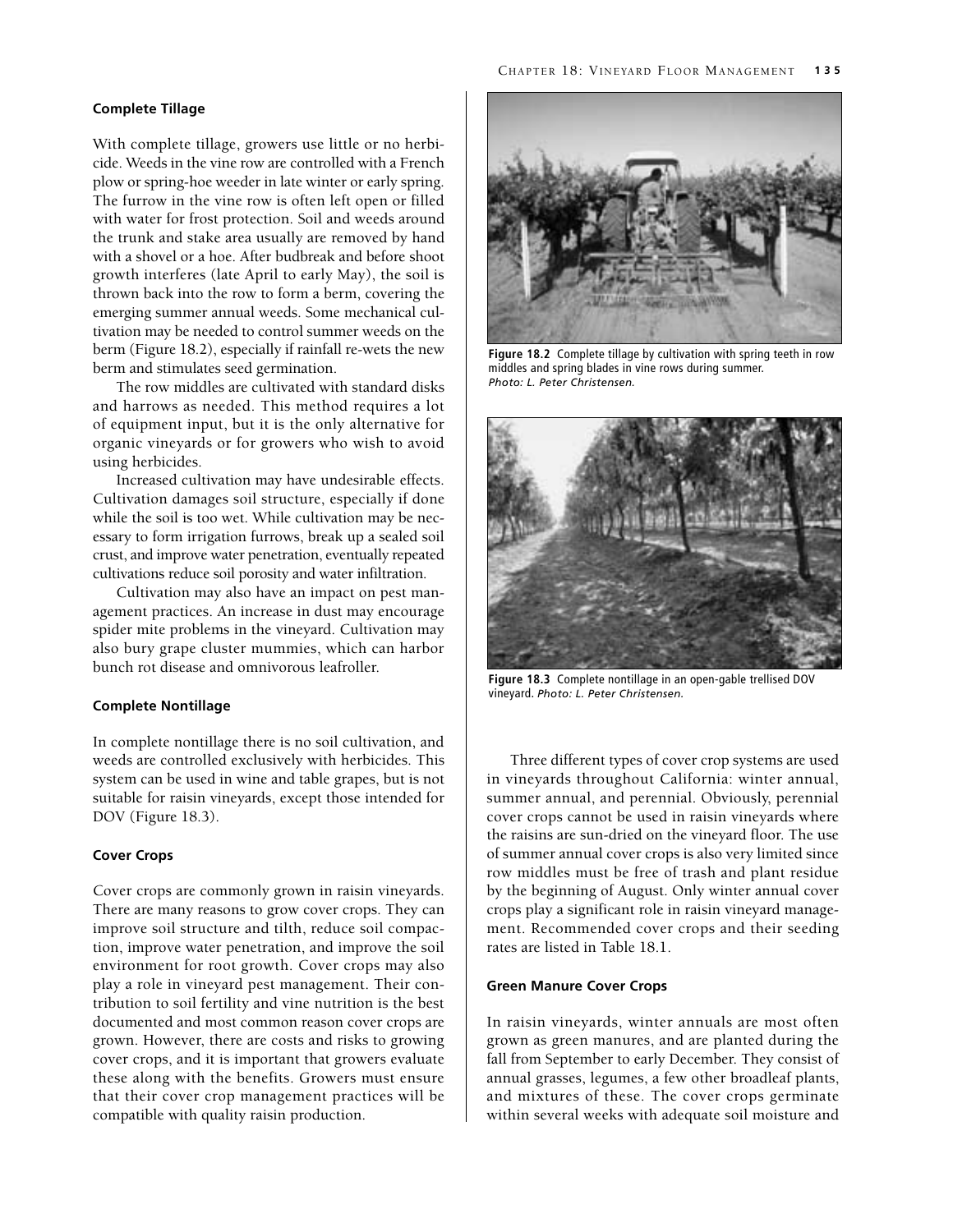# **136** PRODUCING THE CROP

| Table 18.1 Annual cover crops for raisin vineyard floor management |  |  |
|--------------------------------------------------------------------|--|--|
|                                                                    |  |  |

| Common<br>name                                   | Scientific<br>name                             | Relative<br>seedling<br>vigor | Growth<br>habit          | Maximum<br>height<br>$(inches)*$ | Time of<br>flowering     | Time of<br>maturity | Potential<br>nitrogen<br>$(lblacre)^{\dagger}$ - | Suggested<br>varieties                    | Inoculum<br>type | Seeding<br>rate (lb per<br>planted acre) <sup>†</sup> Soil type (inches) |                             | Minimum<br>rainfall |
|--------------------------------------------------|------------------------------------------------|-------------------------------|--------------------------|----------------------------------|--------------------------|---------------------|--------------------------------------------------|-------------------------------------------|------------------|--------------------------------------------------------------------------|-----------------------------|---------------------|
| Legumes:                                         |                                                |                               |                          |                                  |                          |                     |                                                  |                                           |                  |                                                                          |                             |                     |
| Bell (fava)<br>beans                             | Vicia faba                                     | High                          | Erect                    | $36 - 84$                        | March-May                | May-June            | $100 - 150$                                      |                                           | Type "Q"         | $100 - 150$                                                              | Adapted to<br>most soils    | Not<br>known        |
| Bur medic                                        | Medicago Moderate<br>polymorpha                |                               | Prostrate<br>to erect    | $6 - 15$                         | February-April April-May |                     | $30 - 60$                                        | 'Santiago'<br>'Circle Valley'<br>'Serena' | "Medicago"       | $15 - 20$                                                                | Adapted to<br>most soils    | Not<br>known        |
| Cahaba<br>white<br>vetch                         | Vicia sativa Moderate<br>$\times$ V. cordata   |                               | Trailing<br>to ascending | $18 - 24$                        | April-May                | May-June            | 100-200                                          |                                           | Type "C"         | $40 - 80$                                                                | Sandy loam<br>to clay loam  | 14"                 |
| Common<br>vetch                                  | V. sativa                                      | Moderate                      | Trailing<br>to ascending | $18 - 24$                        | April-May                | May-June            | 100-200                                          |                                           | Type "C"         | $40 - 80$                                                                |                             | Not<br>known        |
| Crimson<br>clover                                | Trifolium<br>incarnatum                        | Moderate                      | Erect                    | $12 - 20$                        | April-May                | May-June            | $30 - 60$                                        | 'Dixie'<br>'Flame'                        | Type "R"         | $15 - 25$                                                                | Sandy to<br>loam            | 14''                |
| 'Lana'<br>Woolly-<br>pod<br>vetch                | V. villosa spp. High<br>dasycarpa              |                               | Trailing                 | $18 - 24$                        | March-May                | April-June          | $100 - 200$                                      | 'Lana'                                    | Type "C"         | $40 - 60$                                                                | Fine, sandy<br>loam to clay | 14"                 |
| Purple<br>vetch                                  | V.<br>benghalensis                             | High                          | Trailing                 | $18 - 24$                        | April-May                | May-June            | $100 - 200$                                      |                                           | Type "C"         | $40 - 60$                                                                | Fine, sandy<br>loam to clay | 14''                |
| Rose<br>clover                                   | T. hirtum                                      | Moderate                      | Erect                    | $8 - 15$                         | March-April              | May-June            | $30 - 60$                                        | 'Hykon'<br>'Kondidin'                     | Type "WR"        | $15 - 20$                                                                | Sandy to<br>loam            | 10''                |
| Nonlegumes:                                      |                                                |                               |                          |                                  |                          |                     |                                                  |                                           |                  |                                                                          |                             |                     |
| Annual<br>ryegrass                               | Lolium<br>multiflorum                          | High                          | Erect                    | $36 - 48$                        | April-May                | June-August         | 0                                                | 'Common'<br>'Gulf'                        |                  | $20 - 35$                                                                | Loams to<br>clays           | 12"                 |
| Barley                                           | Hordeum<br>vulgare                             | High                          | Erect                    | $24 - 26$                        | April-May                | May-June            | 0                                                | 'UC 476'                                  |                  | $80 - 100$                                                               | Adapted to<br>most soils    | Not<br>known        |
| 'Blando'<br>brome<br>(soft<br>chess)             | <b>Bromus</b><br>horeaceus spp.<br>molliformis | High                          | Erect                    | $12 - 30$                        | March-April              | April–May           | 0                                                | 'Blando'<br>brome                         |                  | $10 - 15$                                                                | Adapted to<br>most soils    | 12''                |
| 'Merced'<br>rye<br>(cereal                       | Secale cereale High<br>cv. 'Merced'            |                               | Erect                    | $36 - 72$                        | February-April April-May |                     | 0                                                | 'Merced'                                  |                  | $60 - 120$                                                               | Adapted to<br>most soils    | Not<br>known        |
| rye)<br>'Zorro'<br>fescue<br>(foxtail<br>fescue) | Vulpia myuros High<br>var. hirsuta             |                               | Erect                    | $12 - 24$                        | March-April              | April               | 0                                                | 'Zorro'                                   |                  | $8 - 12$                                                                 | Adaped to<br>most soils     | 10"                 |

\*To convert to centimeters, multiply values by 2.54. †To convert to kilograms per hectare, multiply values by 1.12.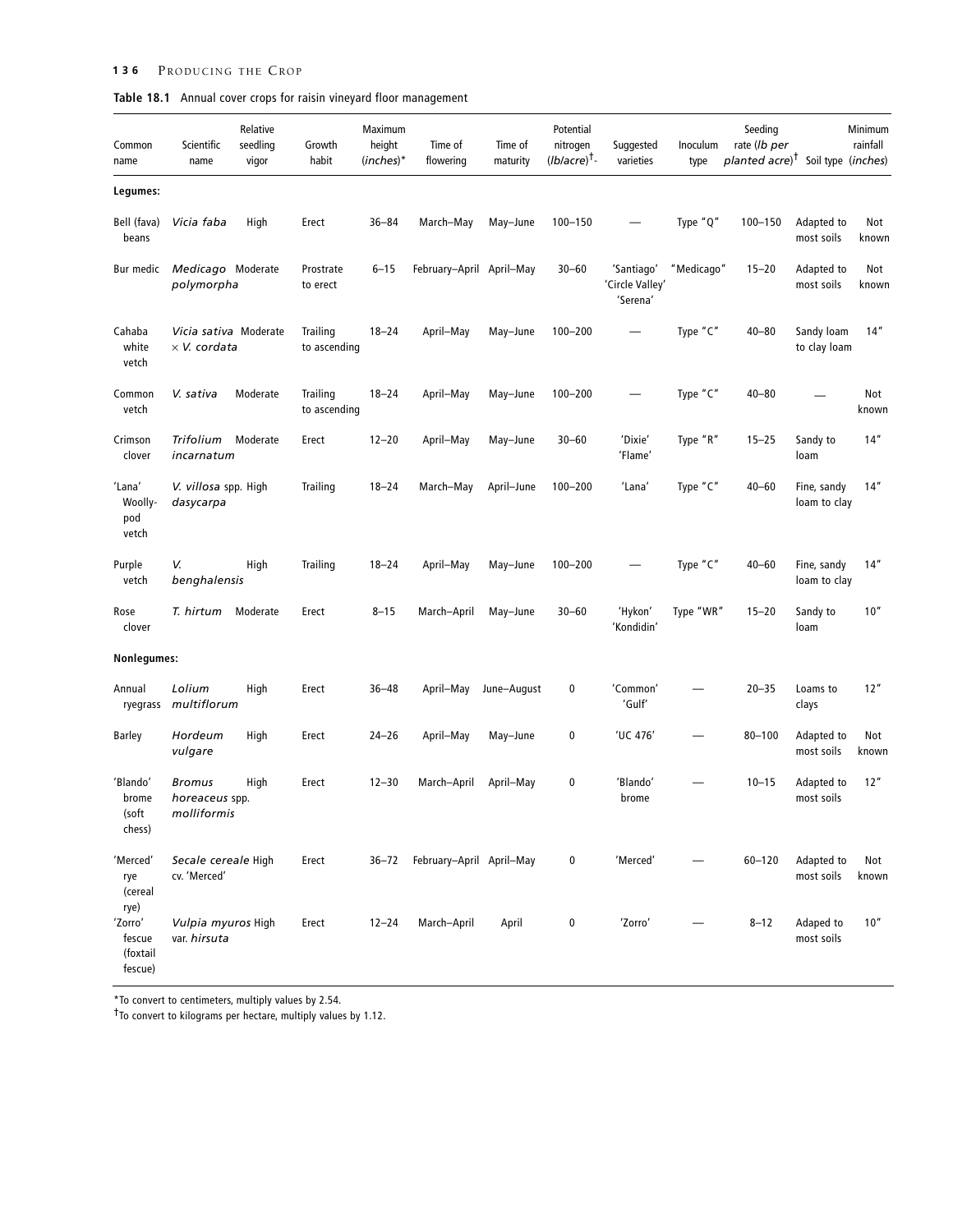proper temperatures. Substantial growth (biomass production) does not begin until daylength and temperatures increase in February or March.

A variety of plants can be grown as green manure cover crops. Legumes include vetches, peas, beans, clovers, and medics (Figure 18.4). Legumes contribute nitrogen to the soil with the aid of symbiotic bacteria on their roots. A legume plant produces a tap root that does not penetrate well into compacted soil layers, so they are less useful for loosening soils and improving water penetration than cereals, which have numerous, small, fibrous roots.

The most common legumes used in raisin vineyards are the vetches ('Lana' woollypod vetch, purple vetch, Cahaba white vetch), the medics (especially bur clover species), and bell beans. Clovers such as crimson and rose clover are also used, especially in mixes.

Cereals include barley, oats, and rye. Other grasses include 'Blando' brome, fescues, and ryegrass. Grasses do not fix nitrogen but may be useful as a trap crop to take up soil nitrogen and release it more slowly upon decomposition in the soil. This gradual release of nitrogen may be particularly advantageous in sandy, easily leached soils found in many raisin vineyards. Grasses almost always require supplemental nitrogen fertilizer for adequate growth. Grasses have numerous fine roots that are more likely to grow into compacted layers.

It is common to use a combination of plants in a cover crop. You can purchase a commercial blend, but it is often less expensive to combine seed types yourself. A blend of legumes and grasses offers the benefit of both tap and fibrous root systems and supplies the vines with moderate nitrogen. Additionally, cereal stems may provide support for fine-stemmed legumes.

The value of a cover crop largely depends on growth and dry matter produced. Seedbed preparation and planting are critical. The time of planting is one



ration as a green manure cover crop. *Photo: L. Peter Christensen.*

of the most important factors in plant establishment and growth. The optimal planting period for most cover crops is from September 15 to November 1. After November 1, a cereal such as 'Merced' rye would be the best choice because it grows better in cooler temperatures. Plant it by November 15 to get reasonable growth by the following spring.

For each specific crop, ask the seed supplier about seedbed cultivation, moisture, and fertilizer requirements. Grasses will almost always require additional nitrogen fertilizer. Legumes should not be fertilized with nitrogen, but may benefit from gypsum or phosphorus. If you plant legumes and they have not previously been grown in the vineyard, you may need to add an inoculant of nitrogen-fixing *Rhizobium* bacteria. You can add this to the seed mixture or you may be able to purchase coated seed.

Cover crops are usually incorporated into soil while green and succulent. The cover crop adds organic matter and nitrogen to the soil. The time of incorporation influences the carbon-to-nitrogen (C:N) ratio and the amount of nitrogen available for vine uptake. Cereals and grasses have a favorable C:N ratio up to the flowering stage and will decompose rapidly.

A legume green manure cover crop can provide all of the nitrogen required by most raisin vineyards. Legumes are known to fix from 50 to 200 pounds of nitrogen per acre (56 to 224 kg/ha). Research in a San Joaquin Valley raisin vineyard has shown that 'Lana' woollypod vetch significantly increases soil nitratenitrogen levels within 5 to 6 weeks of incorporation and will raise the vine nitrogen status by bloom time. The response was similar to applying 50 pounds (56 kg) of inorganic nitrogen fertilizer. 'Lana' vetch strips planted in every row middle contributed approximately 75 pounds of nitrogen per acre (84 kg N/ha). The nitrogen contribution could be reduced by planting alternate row middles, combining legumes and cereals in the cover crop mixture, or reducing the width of the cover crop band. One practical approach is to plant the cover crop in alternating rows with cultivated rows where prunings can be shredded and disked.

Legume cover crops should be used with caution in excessively vigorous vineyards. The supplemental nitrogen may contribute to excess-vigor problems and may decrease vine fruitfulness and raisin quality.

#### **Reseeding Annuals**

Alternative management is used with reseeding winter annuals. The cover crop must be allowed to mature in spring in order to set seed (Figure 18.5). Often the cover crop is mowed in early spring for frost protection and then allowed to resume growth and go to seed. After Figure 18.4 'Lana' woollypod vetch in bloom and ready for incorpo-<br>
ration as a green manure cover crop. *Photo: L. Peter Christensen.* The seed matures, the cover crop is disked and incor